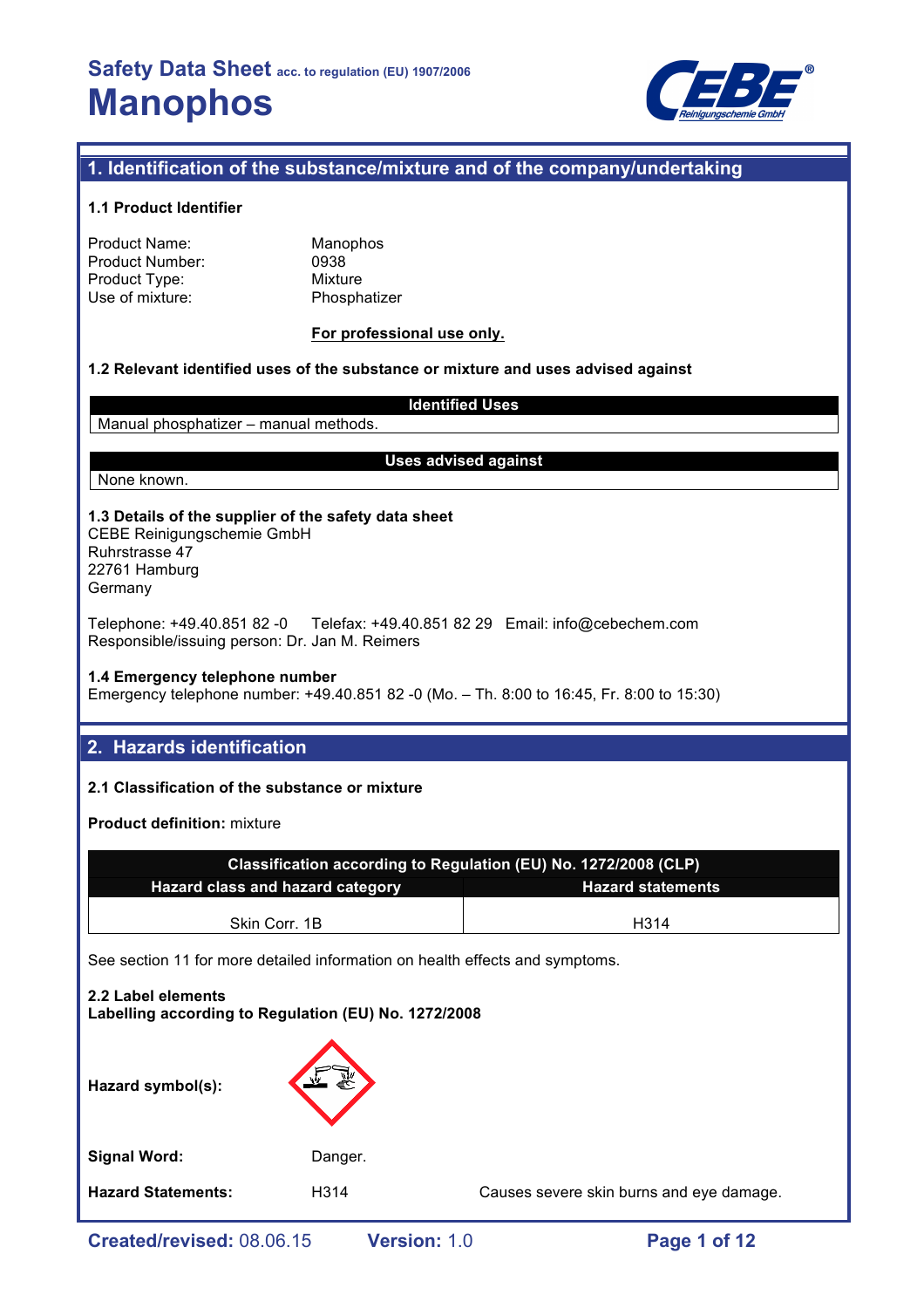

### **Precautionary Statements:**

| <b>Prevention:</b>                   | P <sub>260</sub><br>P264<br>P280 | Do not breathe vapours/spray.<br>Wash hands thoroughly after handling.<br>Wear protective gloves/protective clothing/eye<br>protection/face protection. |
|--------------------------------------|----------------------------------|---------------------------------------------------------------------------------------------------------------------------------------------------------|
| <b>Reaction:</b>                     | P303+P361+P353                   | IF ON SKIN (or hair): Remove/Take off immediately<br>all contaminated clothing. Rinse skin with<br>water/shower.                                        |
|                                      | P305+P351+P338                   | IF IN EYES: Rinse cautiously with water for several<br>minutes. Remove contact lenses, if present and<br>easy to do. Continue rinsing.                  |
|                                      | P301+P330+P331                   | IF SWALLOWED: rinse mouth. Do NOT induce<br>Vomiting.                                                                                                   |
|                                      | P310                             | Immediately call a POISON CENTER or<br>doctor/physician.                                                                                                |
|                                      | P304+P340                        | IF INHALED: Remove victim to fresh air and keep at<br>rest in a position comfortable for breathing.                                                     |
| Storage:                             | P405                             | Store locked up.                                                                                                                                        |
| Disposal:                            | None.                            |                                                                                                                                                         |
| Additional labelling elements: None. |                                  |                                                                                                                                                         |
| 2.3 Other hazards                    |                                  |                                                                                                                                                         |

**Other hazards that do not lead to a classification:** Not applicable.

## **3. Composition/information on ingredients**

#### **3.2 Mixtures**

| <b>Identifiers</b>              | $Wt.-\%$    | <b>Classifcation</b><br>(EU) 1272/2008    |
|---------------------------------|-------------|-------------------------------------------|
| EG: 231-633-2<br>CAS: 7664-38-2 | $20 - 40\%$ | Skin Corr. 1B, H314<br>Met. Corr. 1, H290 |
|                                 |             |                                           |

See section 16 for the full wording of the above mentioned H-statements.

At the time of creation of this data sheet no further ingredients were classified as hazardous to health or environment or were contained in concentrations that did not mandate their mention in this section.

## **4. First aid measures**

## **4.1 Description of first aid measures**

**Eye contact:** Immediately flush eyes with plenty of water, occasionally lifting the upper and lower eyelids. Check for and remove any contact lenses. Continue to rinse for at least 10 minutes. Get medical attention if adverse health effects persist or are severe.

**Inhalation:** Get medical attention immediately. Remove victim to fresh air and keep at rest in a position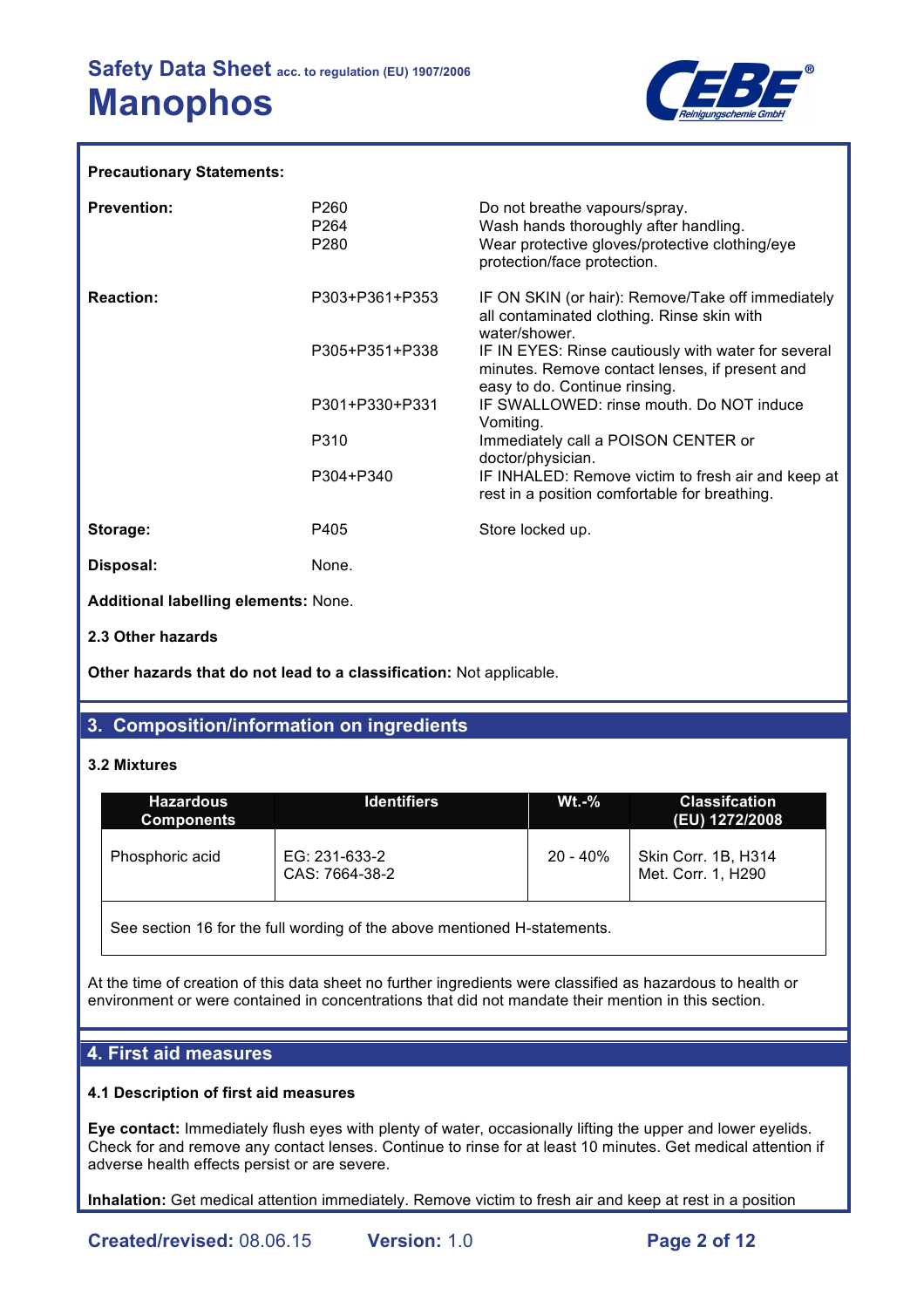

comfortable for breathing. If it is suspected that fumes are still present, the rescuer must wear an appropriate mask or self-contained breathing apparatus. In the absence of or irregular breathing, or respiratory arrest occurs artificial respiration by trained personnel or provide oxygen. For the first person providing aid it can be dangerous to give mouth-to-mouth resuscitation. If unconscious place in recovery position and seek immediate medical attention. Maintain an open airway. Loosen tight clothing (eg. a collar, tie, belt, or waistband) loosen. In case of inhalation of combustion products, symptoms may be delayed.

**Skin contact:** Get medical attention immediately. Flush contaminated skin with plenty of water. Remove contaminated clothing and shoes. Wash contaminated clothing thoroughly with water before you take them off or wear gloves. Continue to rinse for at least 10 minutes. Chemical burns must be treated promptly by a physician. Wash clothing before reuse. Clean shoes thoroughly before reuse.

**Ingestion:** Get medical attention immediately. Wash out mouth with water. Remove denture prosthesis if any. Remove victim to fresh air and keep at rest in a position comfortable for breathing. Do not induce vomiting unless directed to do so by medical personnel. Should vomiting occur, keep head low so that vomit does not enter the lungs. Chemical burns must be treated promptly by a physician. Never give anything to an unconscious person by mouth. If unconscious, place in recovery position and seek immediate medical attention. Maintain an open airway. Loosen tight clothing (eg. a collar, tie, belt or waistband).

**Protection of first-aiders:** No action shall be taken involving any personal risk or without suitable training. If it is suspected that fumes are still present, the rescuer must wear an appropriate mask or self-contained breathing apparatus. For the first person providing aid it can be dangerous to give mouth-to-mouth resuscitation. Wash contaminated clothing thoroughly with water before you take them off or wear gloves.

## **4.2 Most important symptoms and effects, both acute and delayed**

## **Potential acute health effects**

**Eye contact:** Corrosive to eyes.

**Inhalation:** May give off gas, vapor or dust that is very irritating or corrosive to the respiratory tract. Exposure to decomposition products may cause a health hazard. After exposure serious effects may be delayed. **Skin contact:** Corrosive to the skin.

**Ingestion:** May cause burns to mouth, throat and stomach.

## **Signs / symptoms of overexposure**

**Eye contact:** Adverse symptoms may include pain, tearing, redness.

**Inhalation:** No specific data.

**Skin contact:** Adverse symptoms may include the following: pain or irritation, redness. Blistering may occur. **Ingestion:** Adverse symptoms may include: stomach pain.

## **4.3 Indication of any immediate medical attention and special treatment needed**

**Indications for the physician:** Treat symptomatically. If larger amounts have been swallowed or inhaled consult specialist for poisoning.

**Special treatement:** No special treatment.

## **5. Fire fighting measures**

## **5.1 Extinguishing media**

**Suitable extinguishing media:** Use an extinguishing agent suitable for the surrounding fire.

**Unsuitable extinguishing media:** None known.

## **5.2 Special hazards arising from the substance or mixture**

**Hazards from the substance or mixture**: In a fire or if heated, a pressure increase will occur and the container may burst.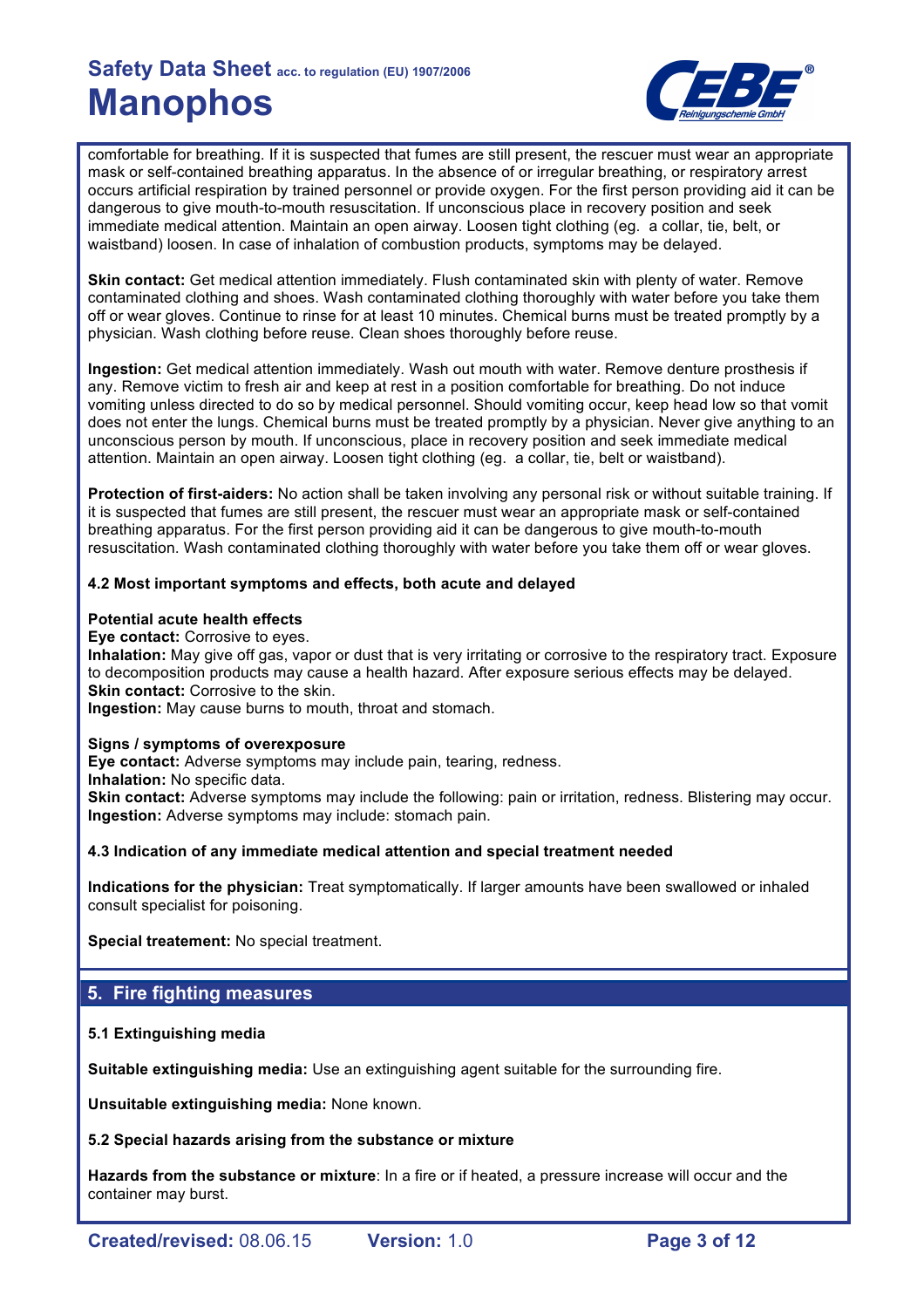

**Hazardous combustion products:** Decomposition products may include the following materials: carbon dioxide, carbon monoxide, phosphorous oxides.

## **5.3 Advice for firefighters**

**Special precautions for fire- fighters:** In case of fire the scene cordon immediately removing all persons from the danger area. No action shall be taken involving any personal risk or without suitable training. Move containers from fire area if safe to do so. Spray fire-exposed containers with water to cool.

**Special protective equipment for firefighters:** Fire fighters should wear proper protective equipment.

## **6. Accidental release measures**

### **6.1 Personal precautions, protective equipment and emergency procedures**

**For persons that are not emergency technicians:** No action shall be taken involving any personal risk or without suitable training. Evacuate surrounding areas. Keep unnecessary and unprotected personnel from entering. Do not touch or walk through spilled material. Avoid breathing vapor or mist. Ensure adequate ventilation. In case of insufficient ventilation wear suitable respiratory equipment. Put on appropriate personal protective equipment.

**For first aid personel in case of emergency:** If protective equipment/clothing is needed in case of accidental release, Section 8 should be consulted for appropriate and inappropriate materials. See section 8 for further information on hygiene measures.

### **6.2 Environmental precautions**

Avoid the proliferation and dispersal of spilled material and contact with soil, waterways, drains and sewers. Inform the relevant authorities if the product was caused by environmental pollution (sewers, waterways, soil or air).

## **6.3 Methods and materials for containment and cleaning up**

**Small spill:** Dilute with plenty of water. Absorb with an inert material and place in an appropriate waste disposal.

**Large spill:** avoid entry into sewers, water courses, basements, or confined areas.Collect spilt material using non-flammable absorption agent (eg. sand, earth, vermiculite or diatomaceous earth) and hand it in for disposal according to local regulations in an appropriate container (see section 13).

## **6.4 Reference to other sections**

See Section 1 for emergency contact information. See Section 8 for information on appropriate personal protective equipment. See Section 13 for additional waste treatment information.

## **7. Handling and storage**

The information in this section contains generic advice and guidance. The list of Identified Uses in Section 1 should be consulted for any exposure scenario or when exposure scenarios on the available applicationspecific information.

## **7.1 Precautions for safe handling**

**Protective measures:** Put on appropriate personal protective equipment (see Section 8). Do not get in eyes or on skin or on clothing. Do not breathe vapor or mist. Do not ingest. If the material is a risk for the respiratory system in normal use, use only with adequate ventilation or wear appropriate respirator. Keep in the original container or an approved alternative container, which was made from a compatible material. Keep the container tightly closed when not in use. Keep away from alkalis. Empty containers retain product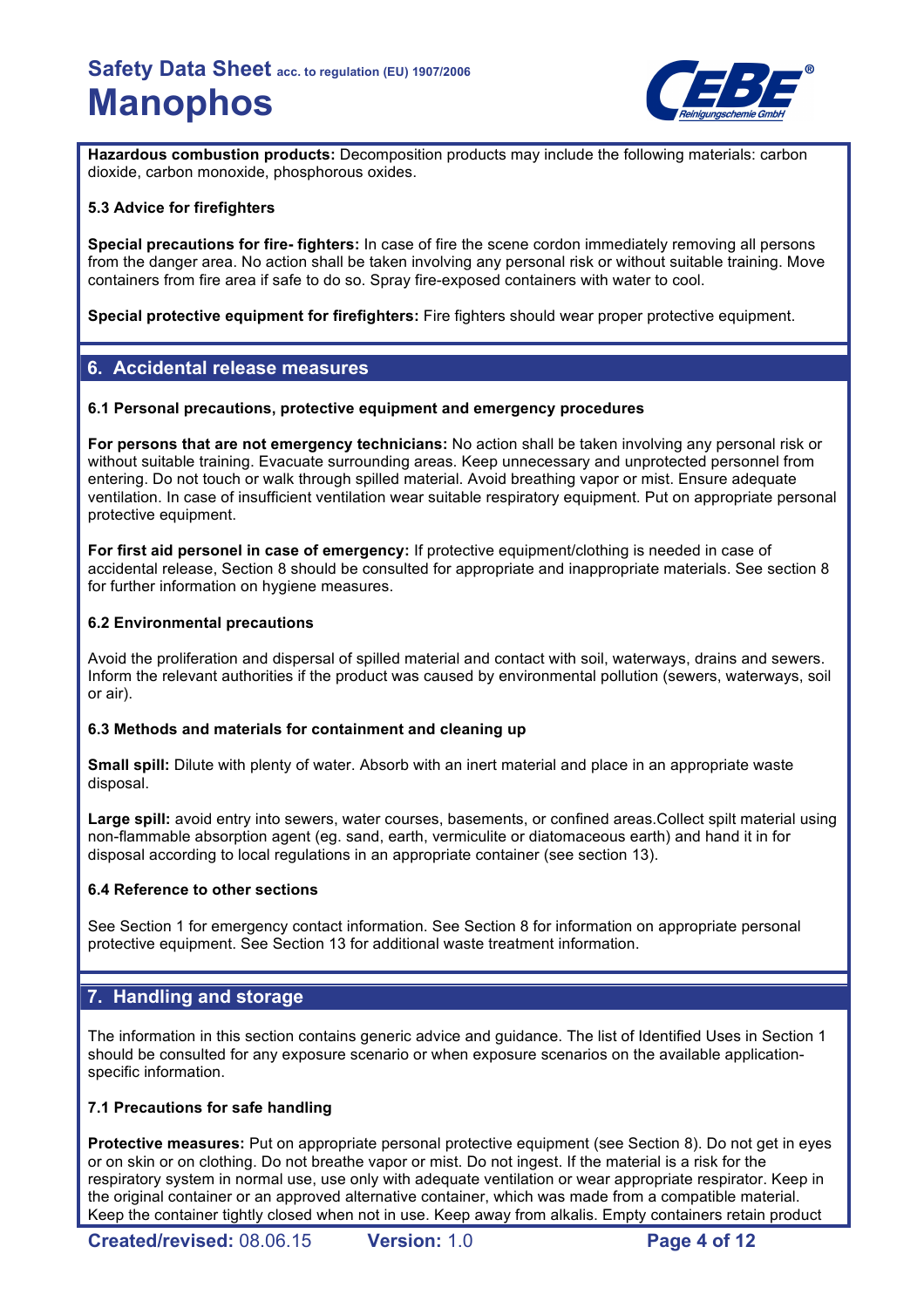

residue and can be dangerous. Do not reuse container.

**Advice on general occupational hygiene:** Eating, drinking and smoking should be prohibited in areas where this material is handled, stored and processed. After use or contact with the substance immediately wash hands and face especially before eating, drinking and smoking. Remove contaminated clothing and protective equipment before entering eating areas. See Section 8 for additional information on hygiene measures.

## **7.2 Conditions for safe storage, including any incompatibilities**

Store between the following temperatures: 0 to 40°C (32 to 104°F). Store in accordance with local regulations. Keep only in original container. Protect from direct sunlight. Store in a dry, cool and wellventilated area, away from incompatible materials (see section 10) and do not store with food and drink. Hold container tightly closed and sealed until ready to use. Containers that have been opened must be carefully resealed and kept upright to prevent leakage. Do not store in unlabelled containers. Use appropriate container to avoid environmental contamination.

### **7.3 Specific end use(s)**

**Recommendations:** No information available.

## **8. Exposure controls/personal protection**

The information in this section contains generic advice and guidance. The list of Identified Uses in Section 1 should be consulted for any exposure scenario or when exposure scenarios on the available applicationspecific information.

## **8.1 Control parameters**

## **Occupational exposure limit values**

| <b>Name of substance</b> | <b>Exposure limit value</b>                                                                                 |
|--------------------------|-------------------------------------------------------------------------------------------------------------|
| Phosphoric acid          | <b>WEL</b><br>2mg/m <sup>3</sup><br>EU ELV (STEL)<br>2 mg/m <sup>3</sup><br>EU ELV (TWA) $1 \text{ mg/m}^3$ |

## **Recommended monitoring procedures**

If this product contains ingredients with exposure limits, monitoring procedures are personal, (related to workplace) or biological monitoring may be required to determine the effectiveness of the ventilation or other control measures and / or the necessity to use respiratory protective equipment. Reference should be made to European Standard EN 689 for methods for the assessment of exposure by inhalation to chemical agents and national guidance documents for methods for the determination of hazardous substances.

#### **Derived effect concentrations**

No Derived No Effect Levels (DNEL) – values available.

#### **Predicted effect concentrations**

No Predicted No Effect Concentrations (PNEC) available.

### **8.2 Limitation and monitoring of exposure**

**Appropriate etechnical controls:** No special ventilation requirements. Good general ventilation should be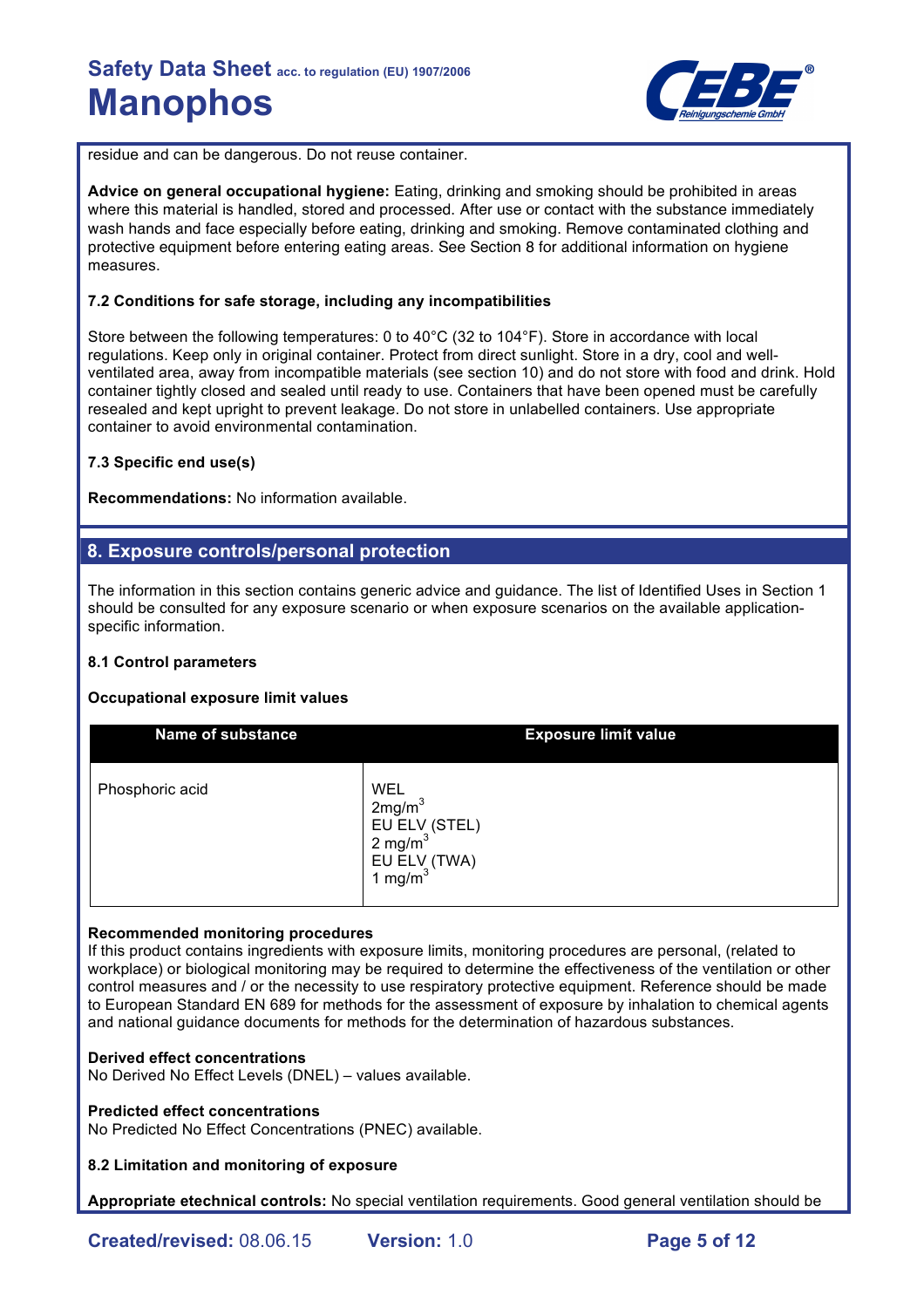

sufficient to control worker exposure to airborne contaminants. If this product contains ingredients with exposure limits, use process enclosures, local exhaust ventilation or other engineering controls to keep worker exposure below any recommended or statutory limits.

### **Personal protective measures**

**Hygiene measures:** Wash hands, forearms, and face thoroughly after handling chemical products and at the end of the working day as well as before eating, smoking, and using the toilet. Use appropriate techniques to remove potentially contaminated clothing. Wash contaminated clothing before reusing. Ensure that eyewash stations and safety showers are close to the work area.

**Eye protection / face protection (EN 166):** Goggles, chemical goggles or full-face shield.

Hand protection (EN 374): Protective gloves made of nitrile, for example, Camatril<sup>®</sup> 730 from KCL GmbH (see section 16). Penetration time> 8 hours.

**Skin protection (EN 14605):** Before handling this product the personal protective equipment should be selected on the basis of the task and the associated risks to be carried out and approved by a specialist.

**Other skin protection:** Appropriate footwear and any additional skin protection measures based on the task being performed and the risks involved and should be approved by a specialist.

**Respiratory protection (EN 143, 14387):** Under normal and intended conditions of product use no respirator is required. If workers are exposed to concentrations above the exposure limit, they must use appropriate, certified respirators, eg. Gas filter, filter type E, possibly in combination with a particulate filter class P2.

**Thermal hazards:** Not applicable.

**Delimitation and monitoring of the environmental exposition:** Emissions from ventilation or work process equipment should be checked to ensure they comply with the requirements of environmental protection legislation. In some cases, fume scrubbers, filters or engineering modifications to the process equipment will be necessary to reduce emissions to acceptable levels.

## **9. Physical and chemical properties**

## **9.1 Information on basic physical and chemical properties**

- **a) Appearance: Form:** liquid **Color:** colorless
- **b) Odor:** characteristic smell
- **c) Odor threshold:** Not applicable and/or not determined for this mixture
- **d) pH:**  $1.0 \pm 0.5$  at  $20^{\circ}$ C
- **e) Freezing/melting point:** Not applicable and/or not determined for this mixture
- **f) Boiling point/boiling range:** Not applicable and/or not determined for this mixture
- **g) Flash point:** Not applicable and/or not determined for this mixture
- **h) Evaporation rate:** Not applicable and/or not determined for this mixture
- **i) Flammability (solid, gas):** Not applicable and/or not determined for this mixture
- **j) Upper/lower explosion limit:** Not applicable and/or not determined for this mixture
- **k) Vapor pressure:** Not applicable and/or not determined for this mixture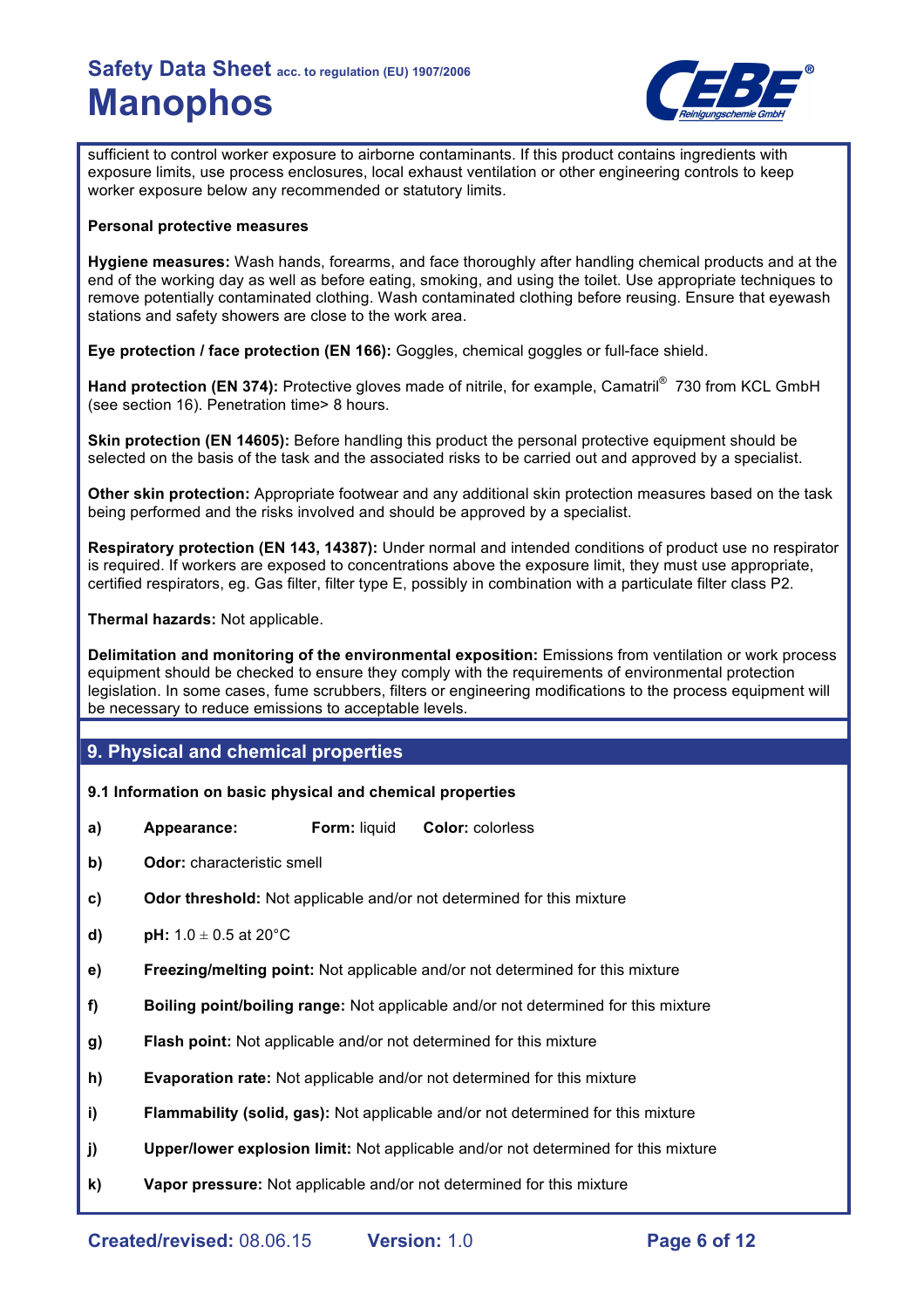

**l) Relative vapor density:** Not applicable and/or not determined for this mixture

- **m) Density:** 1.350 1.370 g/cm<sup>3</sup>
- **n) Solubility** easily soluble in the following substances: water
- **o) partition coefficient:** n-octanol/water: Not applicable and/or not determined for this mixture
- **p) Ignition temperature:** Not applicable and/or not determined for this mixture
- **q) Thermal decomposition:** Not applicable and/or not determined for this mixture
- **r) Viscositiy, dynamic:** Not applicable and/or not determined for this mixture
- **s) Explosive properties:** Not applicable and/or not determined for this mixture
- **t) Oxidizing properties:** Not applicable and/or not determined for this mixture

#### **9.2 Other information**

No further information available.

## **10. Stability and reactivity**

### **10.1 Reactivity**

With alkalis vigorous reaction takes place. Metals should be avoided (risk of corrosion).

### **10.2 Chemical stability**

The product is stable.

#### **10.3 Possibility of hazardous reactions**

Dangerous reactions will not occur under normal storage conditions and under normal use.

## **10.4 Conditions to avoid**

No specific data.

#### **10.5 Incompatible materials**

Extremely reactive or incompatible with the following materials: alkalis. Reactive or incompatible with the following materials: oxidizing materials.

#### **10.6 Hazardous decomposition products**

Under normal conditions of storage and use, hazardous decomposition products should not be produced. Evolution of hydrogen on contact with base metals (eg, zinc, iron, aluminum).

## **11. Toxicological information**

## **11.1 Information on toxicological effects**

**a) acute toxicity:**

| Name of<br><b>Substance</b> | <b>Result</b>    | <b>Species</b> | <b>Dose</b> | <b>Exposition</b> |
|-----------------------------|------------------|----------------|-------------|-------------------|
| Phosphoric acid             | $LD_{50}$ Dermal | Rabbit         | 2,740 mg/kg | -                 |

**Conclusion/Summary:** Not determined for this mixture.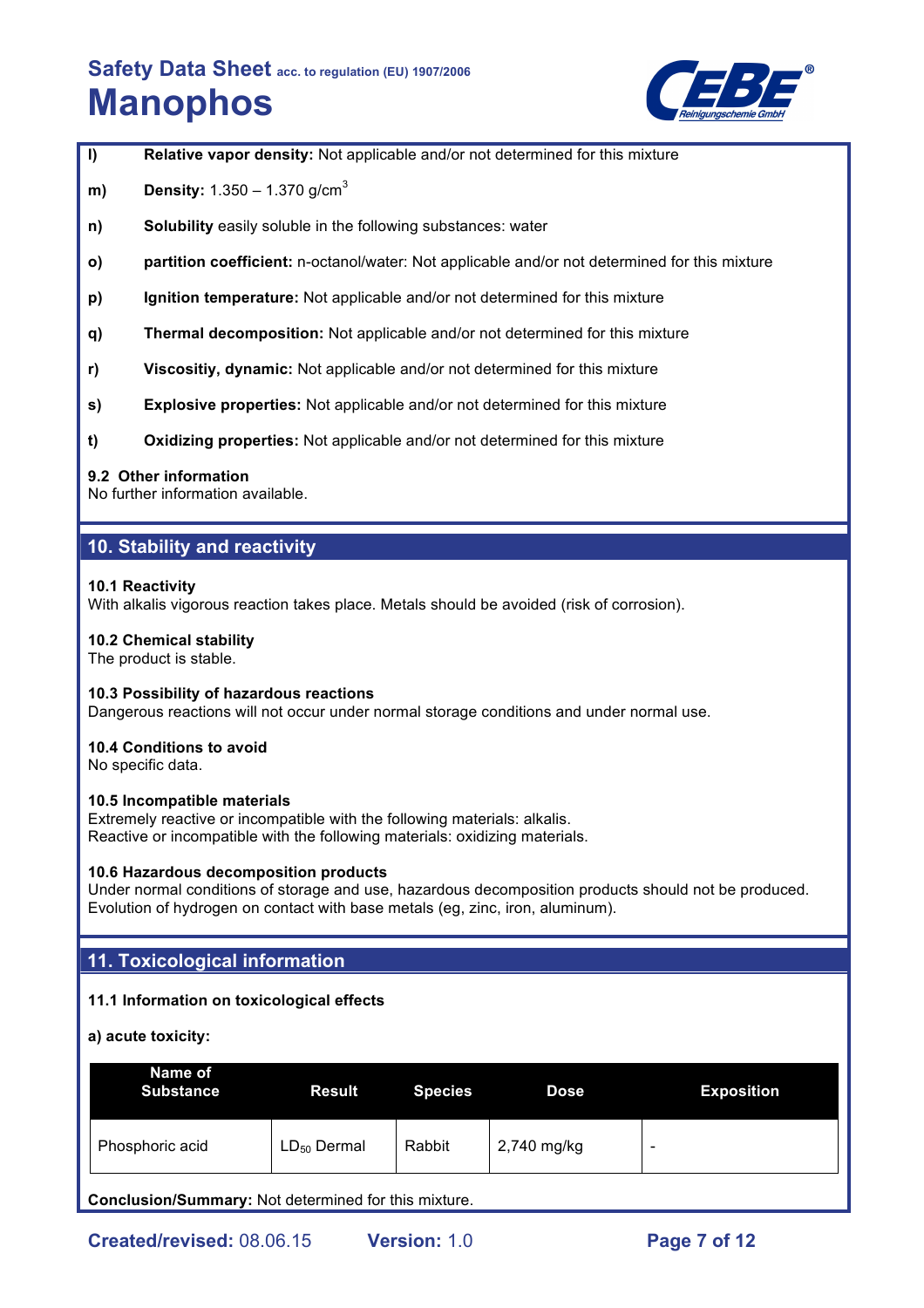

## **b) Irritation to skin; c) Irritation to eyes; d) Sensitisation**

| Name of<br><b>Substance</b> | <b>Result</b>                                     | <b>Species</b>   | <b>Points</b>                                                | <b>Exposition</b>                                    | <b>Observation</b>                                   |
|-----------------------------|---------------------------------------------------|------------------|--------------------------------------------------------------|------------------------------------------------------|------------------------------------------------------|
| Phosphoric acid             | Skin: Caustic effect<br>Eyes: corrosive<br>effect | Rabbit<br>Rabbit | $\qquad \qquad \blacksquare$<br>$\qquad \qquad \blacksquare$ | $\overline{\phantom{0}}$<br>$\overline{\phantom{0}}$ | $\overline{\phantom{0}}$<br>$\overline{\phantom{0}}$ |
|                             | Sensitization: No<br>sensitizing effect           |                  | $\overline{\phantom{0}}$                                     | $\qquad \qquad \blacksquare$                         | $\qquad \qquad \blacksquare$                         |

**Conclusion / Summary:** Causes burns.

**e) Germ cell mutagenicity:**

**Conclusion / Summary:** No known significant effects or critical hazards.

**f) carcinogenicity:**

**Conclusion / Summary:** No known significant effects or critical hazards.

**g) reproductive toxicity:**

**Conclusion / Summary:** No known significant effects or critical hazards.

**h) specific target organ toxicity single exposure**

**Conclusion / Summary:** No known significant effects or critical hazards.

**i) specific target organ toxicity after repeated exposure Conclusion / Summary:** No known significant effects or critical hazards.

**j) Aspiration hazard Conclusion / Summary:** No known significant effects or critical hazards.

**Teratogenicity**

**Conclusion / Summary:** No known significant effects or critical hazards. **Information on the likely routes of exposure:** No known significant effects or critical hazards.

## **Potential acute health effects**

**Inhalation:** May give off gas, vapor or dust that is very irritating or corrosive to the respiratory tract. Exposure to decomposition products may cause a health hazard. After exposure serious effects may be delayed. **Ingestion:** May cause burns to mouth, throat and stomach. **Skin contact:** Corrosive to the skin. **Eye contact:** Corrosive to eyes.

## **Symptoms related to the physical, chemical and toxicological characteristics**

**Inhalation:** No specific data. **Ingestion:** Adverse symptoms may include: stomach pain **Skin contact:** Adverse symptoms may include the following: pain or irritation redness blistering may occur. **Eye contact:** Adverse symptoms may include the following: pain watering redness

## **Delayed and immediate effects and also chronic effects from short and long term exposure**

**Short term exposure**

**Potential immediate effects:** Not determined for the mixture. **Potential delayed effects:** Not determined for the mixture.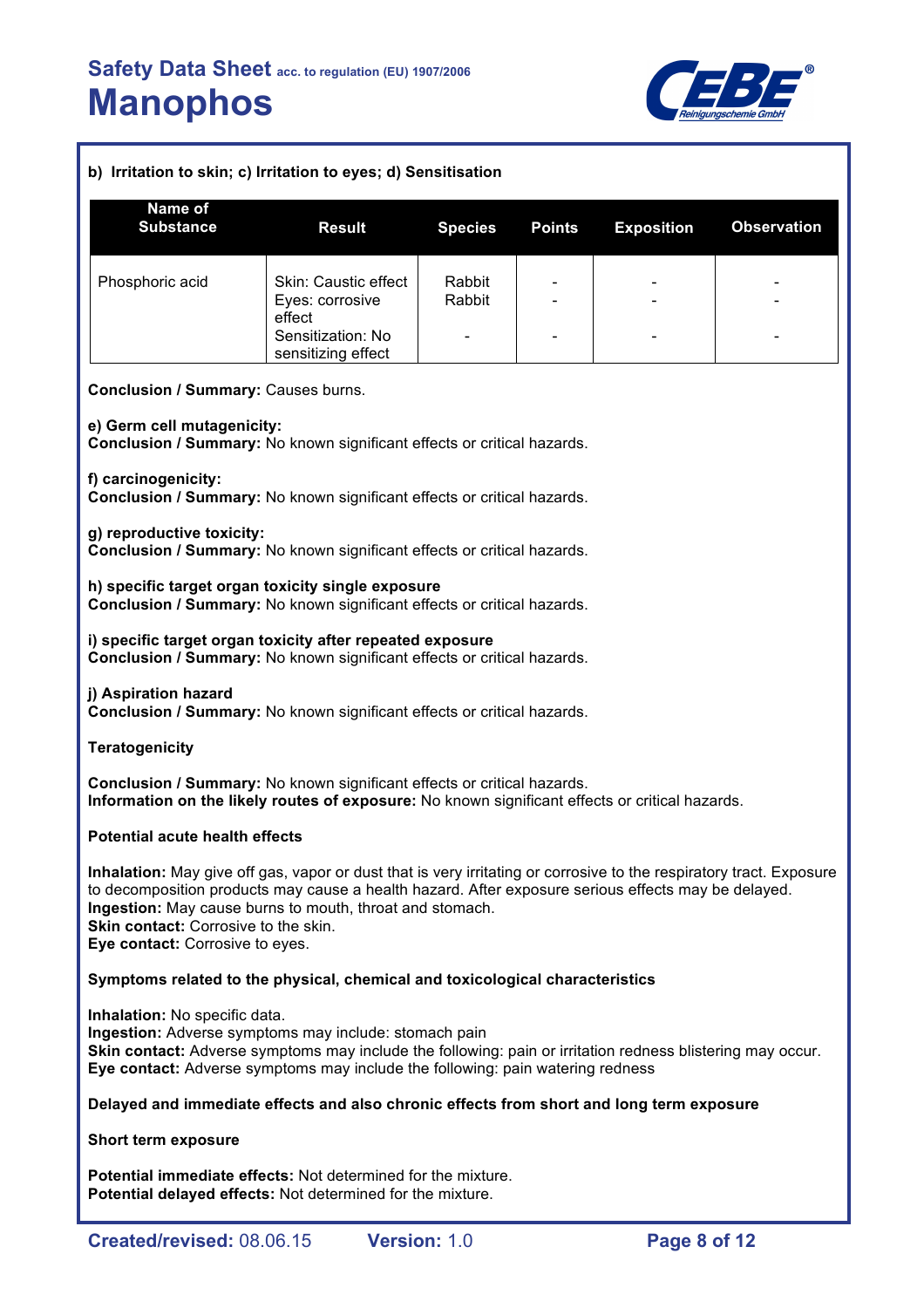

## **Long-term exposure**

**Potential immediate effects:** Not determined for the mixture. **Potential delayed effects:** Not determined for the mixture.

**Potential chronic health effects**

**Conclusion / Summary:** Not determined for the mixture.

**General:** No known significant effects or critical hazards. **Carcinogenicity:** No known significant effects or critical hazards. **Mutagenicity:** No known significant effects or critical hazards. **Teratogenicity:** No known significant effects or critical hazards. **Developmental effects:** No known significant effects or critical hazards. **Fertility effects:** No known significant effects or critical hazards.

**Other information:** Not determined for the preparation.

## **12. Ecological information**

## **12.1 Toxicity**

| Name of<br>substance | <b>Result</b>      | <b>Species</b>  | <b>Exposition</b> |
|----------------------|--------------------|-----------------|-------------------|
| Phosphoric acid      | $LC_{50}$ 138 mg/l | Fissh           | 96 hours          |
|                      | $EC_{50}$ 270 mg/l | <b>Bacteria</b> | -                 |

**Conclusion/Summary:** Not determined for this mixture.

#### **12.2 Persistence and degradability**

**Conclusion/Summary:** Not determined for this mixture.

#### **12.3 Bioaccumulative potential**

**Conclusion/Summary:** Not determined for this mixture.

#### **12.4 Mobility in soil**

**Partition coefficient ground/water (K<sub>OC</sub>):** Not determined for this mixture. **Mobility:** Not determined for this mixture.

**12.5 Results of PBT and vPvB assessment PBT:** not applicable **vPvB:** not applicable

## **12.6 Other adverse effects**

No special effects or hazards known.

## **13. Disposal considerations**

The information in this section contains generic advice and guidance. The list of Identified Uses in Section 1 should be consulted for any exposure scenario or when exposure scenarios on the available applicationspecific information.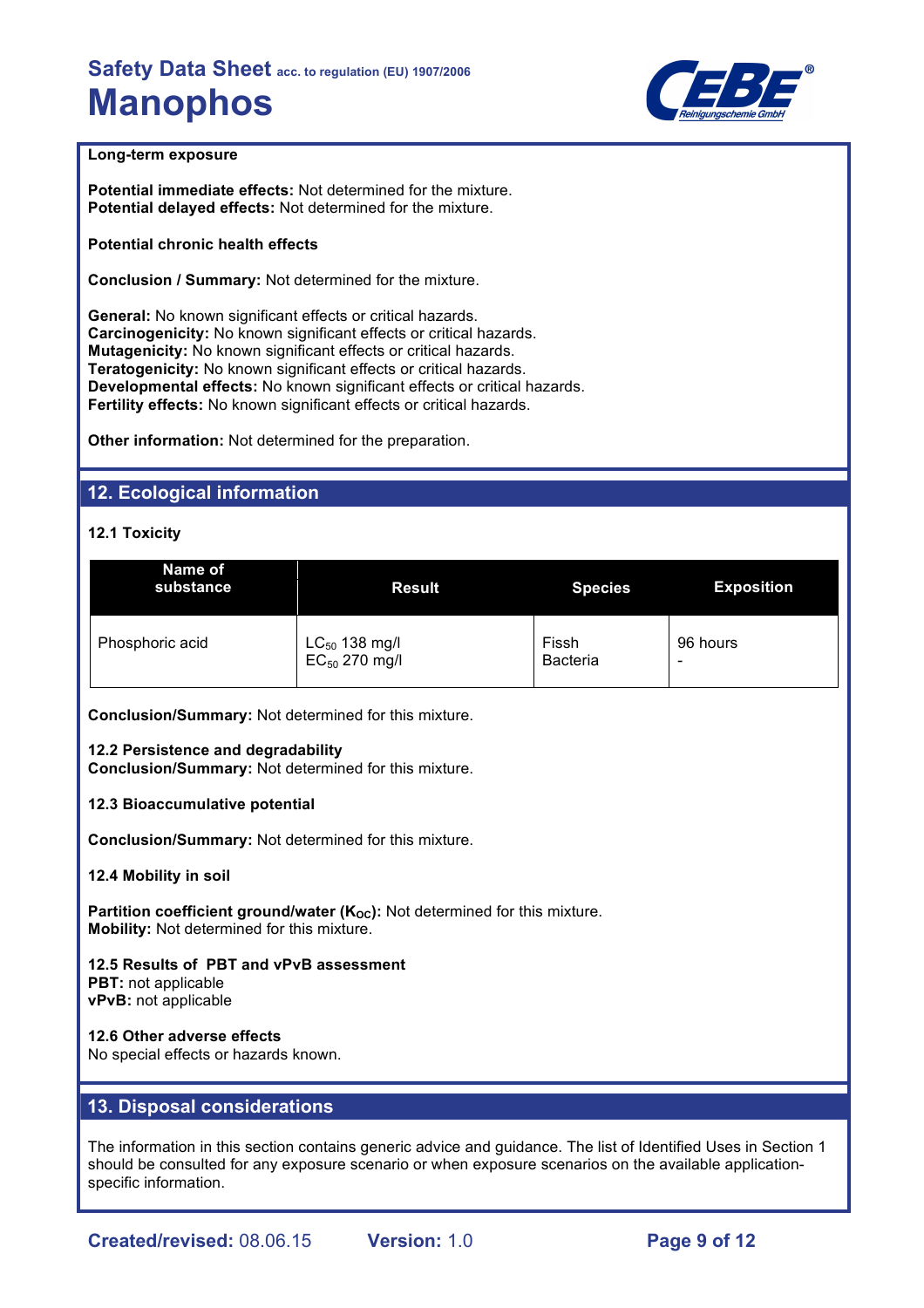

Waste disposal according to EC Directives on waste and hazardous waste. Waste codes should be assigned by the user, preferably in collaboration with the waste disposal authorities.

### **13.1 Waste treatment methods**

## **Product**

**Methods of disposal:** The generation of waste should be avoided or minimized wherever possible. Empty containers or liners may retain some product residues. Material and its container must be disposed of in a safe way. Significant quantities of waste product residue should not be disposed of via the foul sewer but processed in a suitable effluent treatment plant. Dispose of surplus and non-recyclable products via a licensed waste disposal contractor. Disposal of this product, solutions and any by-products should at all times comply with the environmental protection requirements and waste disposal legislation and the requirements of local authorities. Avoid the proliferation and dispersal of spilled material and contact with soil, waterways, drains and sewers.

**Hazardous waste:** According to the information available to the supplier at the time of creation/editing of this safety data sheet this product is regulated as hazardious waste in the sense of EU regulation 2008/98/EC.

## **Packaging**

**Methods of disposal:** The generation of waste should be avoided or minimized wherever possible. Waste packaging should be recycled.

**Special precautions:** This material and its container must be disposed of in a safe way. Empty containers or liners may retain some product residues. Avoid the proliferation and dispersal of spilled material and contact with soil, waterways, drains and sewers.

## **14. Transport information**

|                                          | <b>ADR/RID</b>                                               | <b>ADR/ADNR</b>                                              | <b>IMDG</b>                                                  | <b>IATA</b>                                                  |
|------------------------------------------|--------------------------------------------------------------|--------------------------------------------------------------|--------------------------------------------------------------|--------------------------------------------------------------|
| 14.1 UN Number                           | 3264                                                         | 3264                                                         | 3264                                                         | 3264                                                         |
| 14.2 UN proper                           | <b>CORROSIVE</b>                                             | <b>CORROSIVE</b>                                             | <b>CORROSIVE</b>                                             | <b>CORROSIVE</b>                                             |
| shipping name                            | LIQUID, ACIDIC,<br>INORGANIC,<br>N.O.S.<br>(Phosphoric acid) | LIQUID, ACIDIC,<br>INORGANIC,<br>N.O.S.<br>(Phosphoric acid) | LIQUID, ACIDIC,<br>INORGANIC,<br>N.O.S.<br>(Phosphoric acid) | LIQUID, ACIDIC,<br>INORGANIC,<br>N.O.S.<br>(Phosphoric acid) |
| 14.3 Transport<br>hazard class(es)       | 8(C1)                                                        | 8( C1)                                                       | 8                                                            | 8                                                            |
| 14.4 Packing<br>group                    | $\mathbf{III}$                                               | $\mathbf{III}$                                               | Ш                                                            | Ш                                                            |
| 14.5<br>Environmental<br>hazards         | No.                                                          | No.                                                          | No.                                                          | No.                                                          |
| 14.6 Special<br>precautions for<br>iuser | None.                                                        | None.                                                        | None.                                                        | None.                                                        |

**14.7 Transport in bulk according to Annex II of MARPOL 73/78 and the IBC Code** Not applicable.

**Multiplier according to ADR / RID 1.1.6.3:** 1

**Tunnel restriction code:** E

## **15. Regulatory information**

**Created/revised:** 08.06.15 **Version:** 1.0 **Page 10 of 12**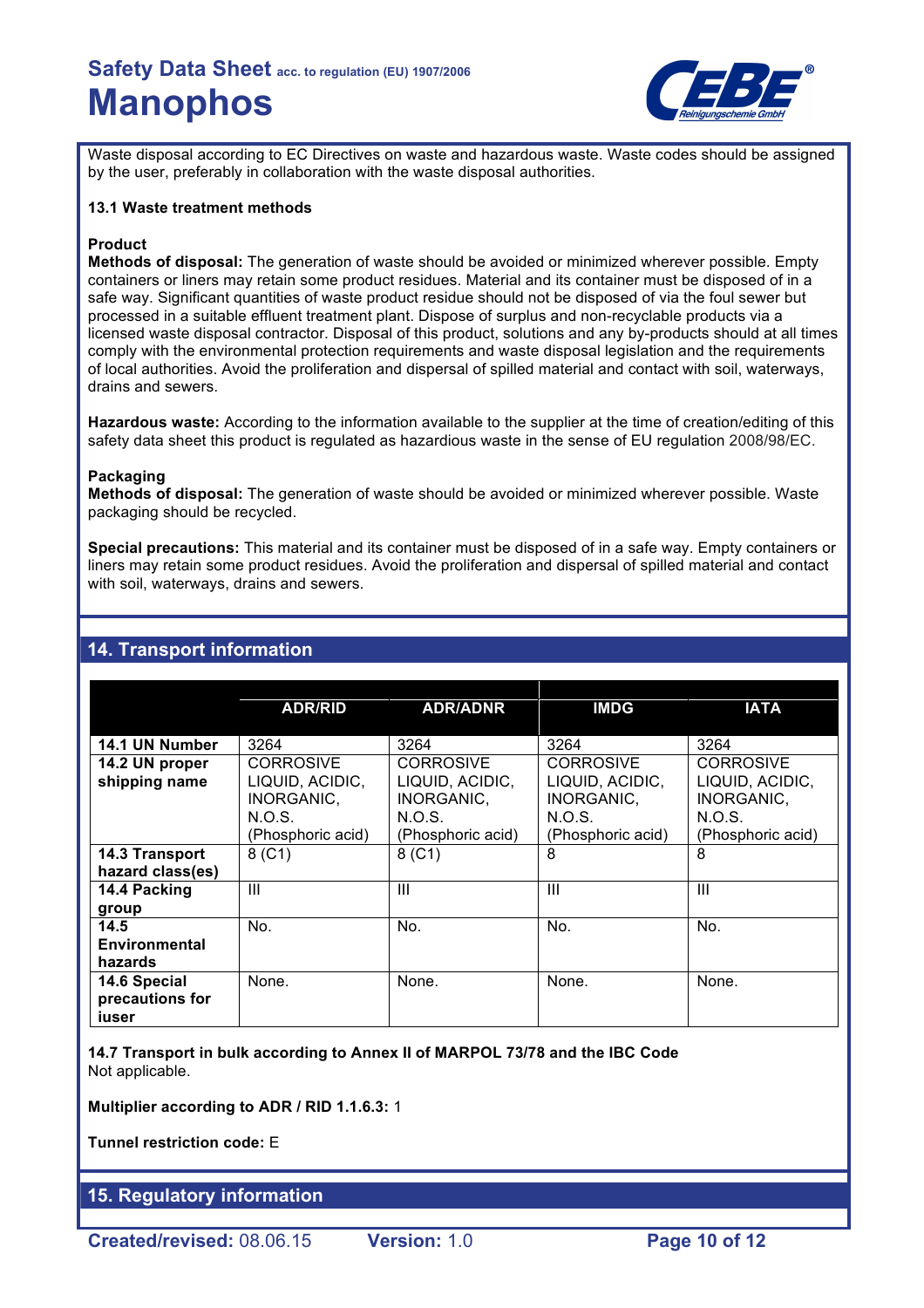

**15.1 Safety, health, and environmental regulations/legislation specific for the substance/mixture**

**EC-Regulation Nr. 1907/2006 (REACh)**

**Appendix XIV - Index of substances that require permission Substances causing special concern:** None of the ingredients is listed.

**Appendix XVII – Restriction of the production, the distribution, and the use of specific hazardous substances, mixtures, ans products:** Not applicable.

#### **Other EU-Regulations**

**Contents according to 648/2004 EC:** None.

**15.2 Chemical safety assessment**

This product contains substances that still require substance assessments.

## **16. Other information**

 $\triangleright$  Marks the information that was changed since the last version.

### **Abbreviations and acronyms:**

ADN/ADNR = European agreement for the international transport of hazardous materials on inland waterways ADR = European agreement for the international transport of hazardous materials on roads ATE = Estimation acute toxicity BCF = Bio concentration factor CLP = Regulation concerning the classification, labeling, and packaging Verordnung über die Einstufung, Kennzeichnung und Verpackung [Regulation (EC) No. 1272/2008] CAS = Chemical Abstracts Services Number DNEL = Derived Non-Effect Level DPD = Mixture regulation [1999/45/EG] EC = Europaean Commission EG = EG-Nummer EUH-Satz = CLP-specific hazard phrase IATA = International Aviation Transport Association IBC = Intermediate Bulk Container IMDG = International Maritime Dangerous Goods Code LogPow = Logarithm base-10 of the n-octanol:water pertition coefficient MARPOL 73/78 = International agreement from 1973 for the prevention of marine pollution caused by ships in the version of the protocol from 1978. ("Marpol" = marine pollution) MAK = maximum workplace concentration PBT = Persistent, bioacuumulating, and toxic PNEC = Predicted No-Effect Concentration REACH = Regultion concerning the Registration, Evauation, Approval and Restriction of Chemical Substances [Regulation (EC) No. 1907/2006] RID = Regulation for the transport of hazardous goods by railway REACH  $#$  = REACH Registration number vPvB = very persistent and very bioaccumulating **Full text of abbreviated H statements:** H290 May be corrosive to metals.

H314 Causes severe skin burns and eye damage.

**Full text of classifications [CLP / GHS]**